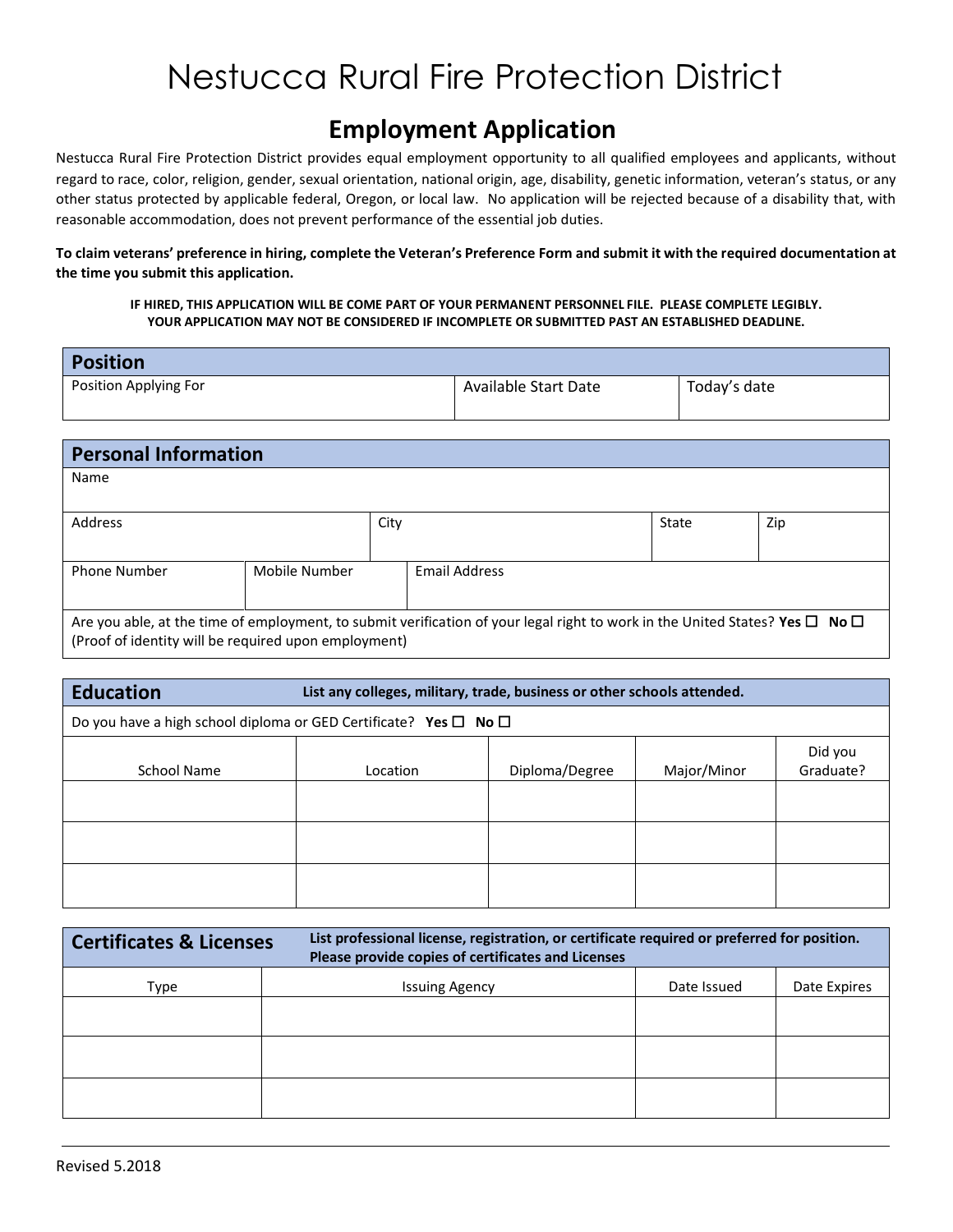| <b>Employment History</b>                                                                                                                                                                                                                                                                                                                                                                                 |               |       |                                               |     |  |  |  |  |  |  |
|-----------------------------------------------------------------------------------------------------------------------------------------------------------------------------------------------------------------------------------------------------------------------------------------------------------------------------------------------------------------------------------------------------------|---------------|-------|-----------------------------------------------|-----|--|--|--|--|--|--|
| This information in this section will be used to determine if you meet the minimum qualifications as outlined in the job announcement.<br>Clearly describe all your duties, starting with your most recent job. Resumes will be accepted only if required on the job announcement<br>and will not be accepted in place of a completed application. If you need additional space, attach a separate sheet. |               |       |                                               |     |  |  |  |  |  |  |
| Employer (1)                                                                                                                                                                                                                                                                                                                                                                                              | Job Title     |       | Dates Employed (from-to)                      |     |  |  |  |  |  |  |
| Address                                                                                                                                                                                                                                                                                                                                                                                                   | City          | State |                                               | Zip |  |  |  |  |  |  |
| <b>Supervisor Name</b>                                                                                                                                                                                                                                                                                                                                                                                    | Phone Number  |       | May we contact?<br>Yes $\square$ No $\square$ |     |  |  |  |  |  |  |
| Reason for leaving                                                                                                                                                                                                                                                                                                                                                                                        |               |       |                                               |     |  |  |  |  |  |  |
| <b>Duties</b>                                                                                                                                                                                                                                                                                                                                                                                             |               |       |                                               |     |  |  |  |  |  |  |
| <b>Employer (2)</b>                                                                                                                                                                                                                                                                                                                                                                                       | Job Title     |       | Dates Employed (from-to)                      |     |  |  |  |  |  |  |
| Address                                                                                                                                                                                                                                                                                                                                                                                                   | State<br>City |       |                                               | Zip |  |  |  |  |  |  |
| <b>Supervisor Name</b>                                                                                                                                                                                                                                                                                                                                                                                    | Phone Number  |       | May we contact?<br>Yes $\Box$ No $\Box$       |     |  |  |  |  |  |  |
| Reason for leaving                                                                                                                                                                                                                                                                                                                                                                                        |               |       |                                               |     |  |  |  |  |  |  |
| <b>Duties</b>                                                                                                                                                                                                                                                                                                                                                                                             |               |       |                                               |     |  |  |  |  |  |  |
| Employer (3)                                                                                                                                                                                                                                                                                                                                                                                              | Job Title     |       | Dates Employed (from-to)                      |     |  |  |  |  |  |  |
| Address                                                                                                                                                                                                                                                                                                                                                                                                   | City          | State |                                               | Zip |  |  |  |  |  |  |
| <b>Supervisor Name</b>                                                                                                                                                                                                                                                                                                                                                                                    | Phone Number  |       | May we contact?<br>Yes $\square$ No $\square$ |     |  |  |  |  |  |  |
| Reason for leaving                                                                                                                                                                                                                                                                                                                                                                                        |               |       |                                               |     |  |  |  |  |  |  |
| <b>Duties</b>                                                                                                                                                                                                                                                                                                                                                                                             |               |       |                                               |     |  |  |  |  |  |  |

| Employer (4) | Job Title | Dates Employed (from-to) |  |     |  |
|--------------|-----------|--------------------------|--|-----|--|
| Address      | City      | State                    |  | Zip |  |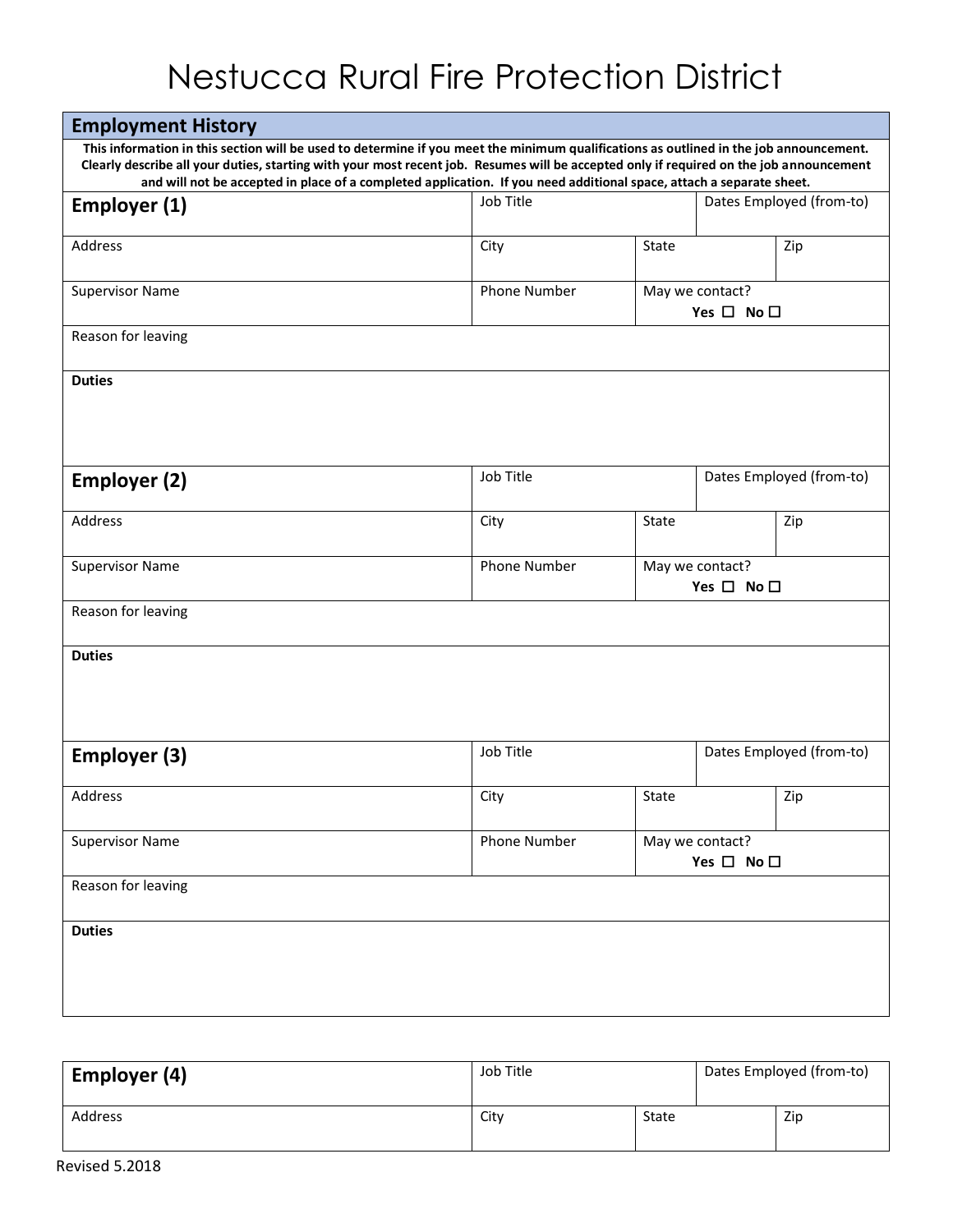| <b>Supervisor Name</b> | <b>Phone Number</b> | May we contact?<br>Yes $\square$ No $\square$ |
|------------------------|---------------------|-----------------------------------------------|
| Reason for leaving     |                     |                                               |
| <b>Duties</b>          |                     |                                               |

#### **References**

#### **Certification & Signature**

I hereby certify that all statements made in this application are true, and I agree and understand that any statement that is false, fraudulent, or misleading in this application or attached material, during the interview or screening process, or discovered during any employment-related process (post hire) may result in the revoking of a job offer or termination of employment.

- I certify that all statements contained herein are true and complete.
- I understand that I must provide proof I am authorized to work in the United States, in accordance with federal law, if I am hired.
- I authorize the employing agency to verify the employment and education information provided in this employment application.
- I authorize my driving record to be checked if the position for which I am applying requires driving.
- I understand and agree to be subjected to a pre-employment drug screening and criminal history background check, if applicable.
- I am able to perform the essential duties of this position as advertised, with or without reasonable accommodation o Yes
	- o No Explanation: \_\_\_\_\_\_\_\_\_\_\_\_\_\_\_\_\_\_\_\_\_\_\_\_\_\_\_\_\_\_\_\_\_\_\_\_\_\_\_\_\_\_\_\_\_\_\_\_\_\_\_\_\_\_\_\_\_\_\_\_\_\_\_\_\_\_\_\_

**Signature**: \_\_\_\_\_\_\_\_\_\_\_\_\_\_\_\_\_\_\_\_\_\_\_\_\_\_\_\_\_\_\_\_\_\_\_\_\_\_\_\_\_\_\_\_\_\_\_\_\_\_\_\_\_\_\_\_\_\_\_\_\_ **Date**: \_\_\_\_\_\_\_\_\_\_\_\_\_\_\_\_\_\_\_\_\_